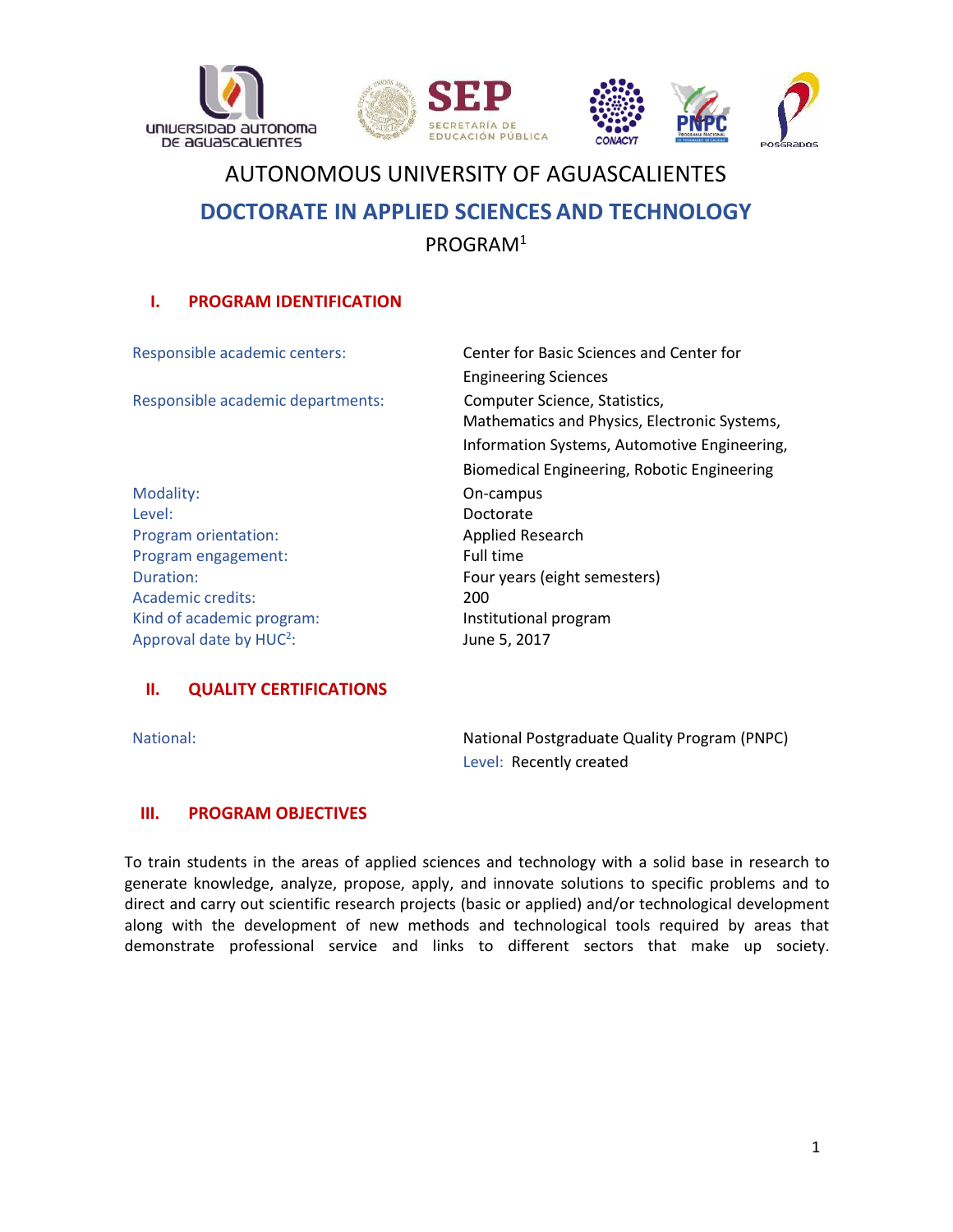## **IV. LINES OF RESEARCH**

- 1. Electronics
- 2. Artificial Intelligence and Statistical Modeling
- 3. Applied Mathematics
- 4. Computational Systems
- 5. Software Engineering Technologies and Learning Objects

# **V. APPLICANT AND GRADUATE PROFILES**

| <b>APPLICANTS</b>                                                                                                                                                                                                                                                                                                                                                                                                                                                                                                                                                                                                                                                                                                                                     | <b>GRADUATES</b>                                                                                                                                                                                                                                                                                                                                                                                                                                                                                                                                                                                                                                                                                                                                                                                                                                                                                                                                                                                                                                                                     |
|-------------------------------------------------------------------------------------------------------------------------------------------------------------------------------------------------------------------------------------------------------------------------------------------------------------------------------------------------------------------------------------------------------------------------------------------------------------------------------------------------------------------------------------------------------------------------------------------------------------------------------------------------------------------------------------------------------------------------------------------------------|--------------------------------------------------------------------------------------------------------------------------------------------------------------------------------------------------------------------------------------------------------------------------------------------------------------------------------------------------------------------------------------------------------------------------------------------------------------------------------------------------------------------------------------------------------------------------------------------------------------------------------------------------------------------------------------------------------------------------------------------------------------------------------------------------------------------------------------------------------------------------------------------------------------------------------------------------------------------------------------------------------------------------------------------------------------------------------------|
| Knowledge in:<br>1. The basics of the generation and<br>application of knowledge; this is<br>evaluated by a knowledge exam<br>(corresponding to each line of<br>research).<br>2. The scientific method to generate<br>and apply knowledge; this is<br>evaluated using the Vitae Curriculum<br>$(CV)$ .<br>3. The basics in information and<br>communication technologies; this is<br>evaluated by CV and knowledge<br>examination.                                                                                                                                                                                                                                                                                                                    | Knowledge in:<br>1.<br>Expertise in the chosen area of research.<br>$\overline{2}$ .<br>Techniques and their foundation for simulation and<br>optimization with support or development of specialized<br>software and in theories related to algorithms.<br>3.<br>Theoretical frameworks and experimental methods that<br>develop a broad stochastic knowledge base.<br>A mastery of techniques, methodologies, and tools for the<br>4.<br>development of theoretical models and technological<br>projects.<br>5.<br>A mastery of research methodologies as a tool for<br>publishing diverse types of works.                                                                                                                                                                                                                                                                                                                                                                                                                                                                         |
| <b>Skills</b><br>To identify and raise research<br>1.<br>problems; this is evaluated by a<br>written essay.<br>To form abstract problems and<br>2.<br>propose solutions; this is<br>evaluated by a written essay.<br>To communicate effectively in<br>3.<br>writing and speaking; this is<br>evaluated by a written essay and<br>oral interview.<br>To apply mathematical logic<br>4.<br>and/or techniques for analyzing<br>and solving problems; this is<br>evaluated by a knowledge exam.<br>To use information and<br>5.<br>communication technologies<br>properly; this is evaluated<br>through an interview and<br>knowledge examination.<br>To meet the minimum English<br>6.<br>proficiency level (at least 450<br>TOEFL score or equivalent). | Skills:<br>1.<br>Analytical capacity achieving a balance between the ability<br>to solve technological problems and that of developing<br>basic research to participate in the generation of cross-<br>border knowledge and its application in the chosen area of<br>expertise.<br>Ability to join and participate professionally in the public<br>2.<br>and private sectors.<br>Contribute to the enrichment of science in the chosen<br>3.<br>area of expertise.<br>4.<br>Ability to participate in multidisciplinary teams focused on<br>research and the development of applications for creative<br>problem solving typical within a chosen discipline.<br>To communicate effectively in writing and speaking in<br>5.<br>Spanish or English, communicating research results in<br>different academic forums.<br>Ability to apply specialized techniques in software<br>6.<br>development and management of scientific analysis tools<br>suitable to a chosen area of expertise.<br>Ability to develop and manage research projects and/or<br>7.<br>technological developments. |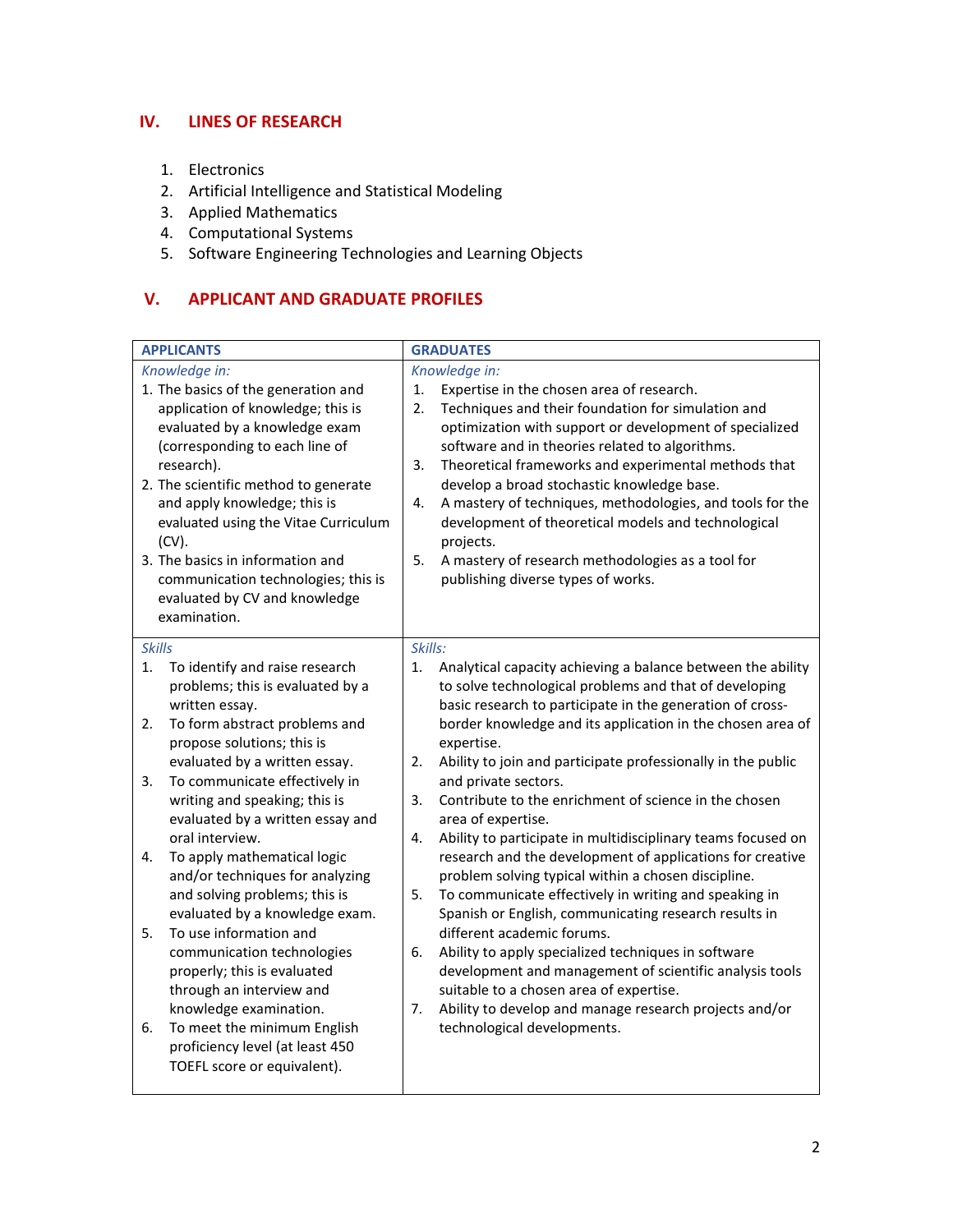|    | Attitudes:                           | Attitudes:                               |
|----|--------------------------------------|------------------------------------------|
| 1. | To learn and develop skills on       | A self-starter<br>$\mathbf 1$ .          |
|    | his/her own; evaluated by a          | Critical<br>$\mathcal{P}_{\cdot}$        |
|    | written essay and oral interview.    | Reflective<br>3.                         |
| 2. | Willingness to work in               | Analytical<br>4.                         |
|    | interdisciplinary teams (interview). | 5.<br>Proactive                          |
| 3. | Willingness to face new challenges   | Collaborative/cooperative in teams<br>6. |
|    | with a critical attitude; this is    | A leader<br>7.                           |
|    | evaluated through an interview       | Committed<br>8.                          |
|    | and a knowledge examination.         | 9.<br>Shows Initiative                   |
|    |                                      | 10. Creative                             |
|    | Values:                              | Values:                                  |
| 1. | Ethical, evaluated through an        | Humanistic<br>1.                         |
|    | interview.                           | Autonomous<br>2.                         |
| 2. | Socially responsible, assessed       | Socially Responsible<br>3.               |
|    | through an interview.                | Ethical<br>4.                            |
| 3. | Disciplined, evaluated through an    | Conscientious<br>5.                      |
|    | interview.                           | Equitable<br>6.                          |
| 4. | Punctual, assessed by means of       | Pluralistic<br>7.                        |
|    | of an interview.                     | 8.<br>Respectful                         |

# **VI. ADMISSION AND SELECTION REQUIREMENTS**

- 1. To pass the EXANI III exam with a minimum average of 1000 points.
- 2. To hand academic and professional resume.
- 3. Minimum average of eight (8.0) or equivalent.
- 4. Master's degree in a discipline related to the lines of research of interest.
- 5. To obtain a minimum of 450 points in the TOEFL.
- 6. To present a research topic related to one of the lines of research of the doctorate during an interview with the selection committee. (Requires a previous interview with a professor from the doctoral program faculty. This interview does not ensure the acceptance into the doctorate program or that the visited professor would be the tutor).
- 7. To write a five-page essay on a chosen topic by the applicant and a topic that aligns with the program's line of research. (Requires a previous interview with a professor from the doctoral degree program faculty).
- 8. To pay required fees and administrative provisions of the institution.
- 9. Provisions not provided for to enter into the program will be resolved by the Academic Council.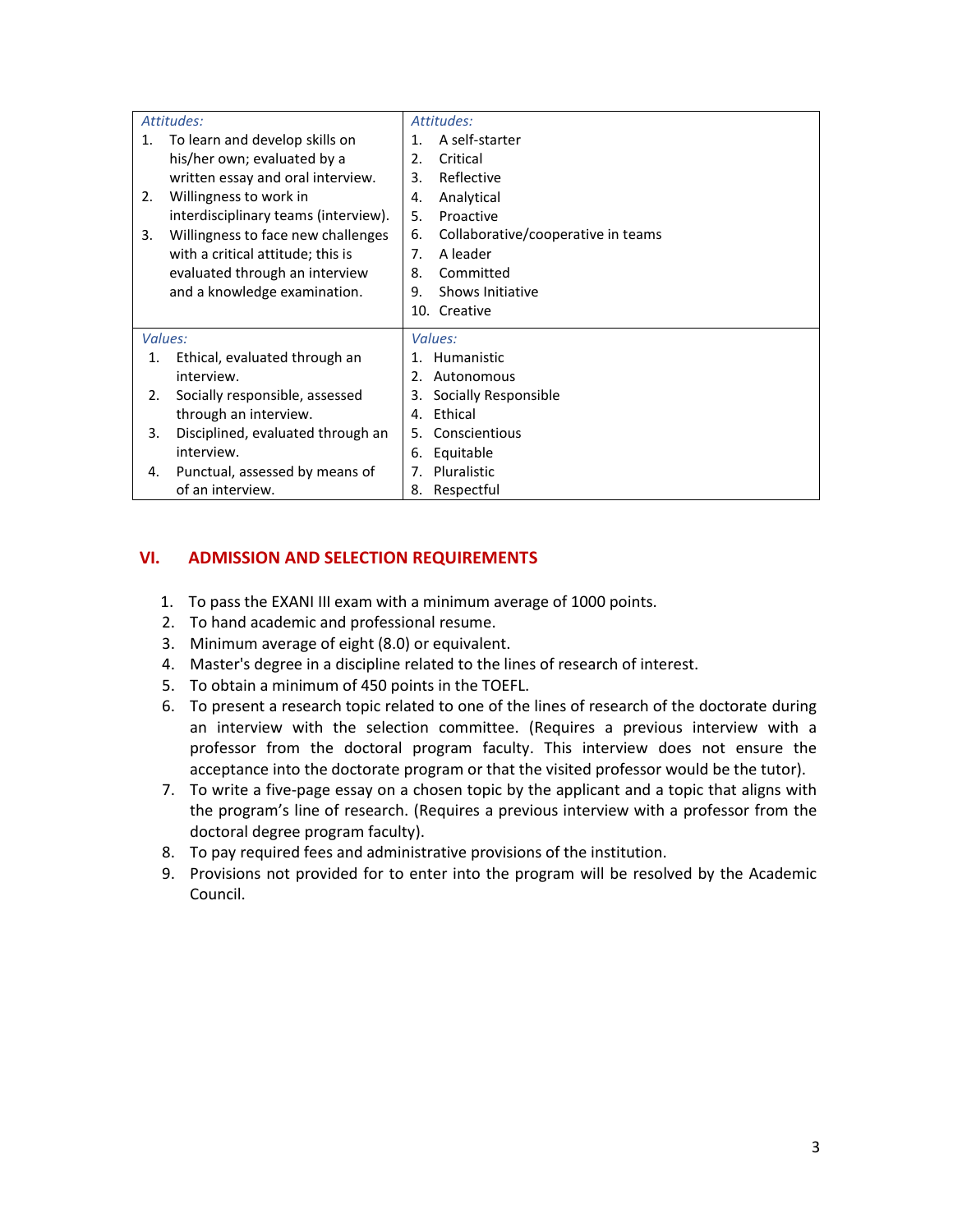### **VII. CURRICULAR ORGANIZATION AND STRUCTURE OF THE PROGRAM**

#### **Curriculum organization**

| <b>FORMATION AXIS</b>           | <b>DESCRIPTION</b>                                                                                                                                                                                                                                                                                                                                             |
|---------------------------------|----------------------------------------------------------------------------------------------------------------------------------------------------------------------------------------------------------------------------------------------------------------------------------------------------------------------------------------------------------------|
| <b>Electives</b>                | Courses that delve into topics or content typical of the postgraduate degree,<br>since the objective is for students to develop and/or master their<br>professional learning according to the LGAC, which are defined by the<br>operating strategies. The electives are scheduled by the Academic Council<br>and are assigned five hours (2 TH, 3PH) per week. |
| <b>Research</b>                 | A series of research seminars that allow the student to develop a doctoral<br>dissertation with advice from a tutoring committee.                                                                                                                                                                                                                              |
| <b>Complementary activities</b> | Learning activities that include the following: conferences, courses,<br>workshops or research stays, all of which are consistent with the training and<br>development of a doctoral dissertation through the assistance of a tutor.                                                                                                                           |

#### **Curricular Map**

| <b>Formation</b><br>Axes                  | 1st<br><b>Semester</b>                                                         | 2nd<br><b>Semester</b>                                       | 3rd<br><b>Semester</b>                                                   | 4th<br><b>Semester</b>                                              | 5th<br><b>Semester</b>                                             |                | 6th<br><b>Semester</b>                                               | 7th<br><b>Semester</b>                                                | 8th Semester                                                           |
|-------------------------------------------|--------------------------------------------------------------------------------|--------------------------------------------------------------|--------------------------------------------------------------------------|---------------------------------------------------------------------|--------------------------------------------------------------------|----------------|----------------------------------------------------------------------|-----------------------------------------------------------------------|------------------------------------------------------------------------|
| Research<br>179 Credits                   | <b>Research</b><br>Seminar I<br>TH: 0, PH:12<br>Credits: 12                    | <b>Research</b><br>Seminar II<br>TH: 0, PH:11<br>Credits: 11 | <b>Research</b><br>Seminar III<br>TH: 0, PH: 11<br>Credits: 11           | <b>Research</b><br><b>Seminar IV</b><br>TH: 0, PH:12<br>Credits: 12 | <b>Research</b><br><b>Seminar V</b><br>TH: 0, PH:12<br>Credits: 12 | Candidacy Exam | <b>Research</b><br><b>Seminar VI</b><br>TH: 0, PH: 12<br>Credits: 12 | <b>Research</b><br><b>Seminar VII</b><br>TH: 0, PH: 12<br>Credits: 12 | <b>Research</b><br><b>Seminar VIII</b><br>TH: 0, PH: 12<br>Credits: 12 |
| Complementary<br>activities<br>18 Credits | Academic activities may be carried out from the first to the eighth semesters. |                                                              |                                                                          |                                                                     |                                                                    |                |                                                                      |                                                                       |                                                                        |
| Electives<br>18 Credits                   |                                                                                |                                                              | Students will be able to take electives<br>from first to fifth semester. |                                                                     |                                                                    |                |                                                                      |                                                                       |                                                                        |

#### **VIII. PERMANENCE REQUIREMENTS**

- 1. To comply with the current policies of the institution.
- 2. To pay the fees arranged by the institution.
- 3. To pass a PhD candidacy exam at the end of the fifth semester of the doctoral degree program.
- 4. To accomplish the English language requirement of 450 points TOEFL or achieve 450 points TOEFL within one year of entry into the doctoral degree program.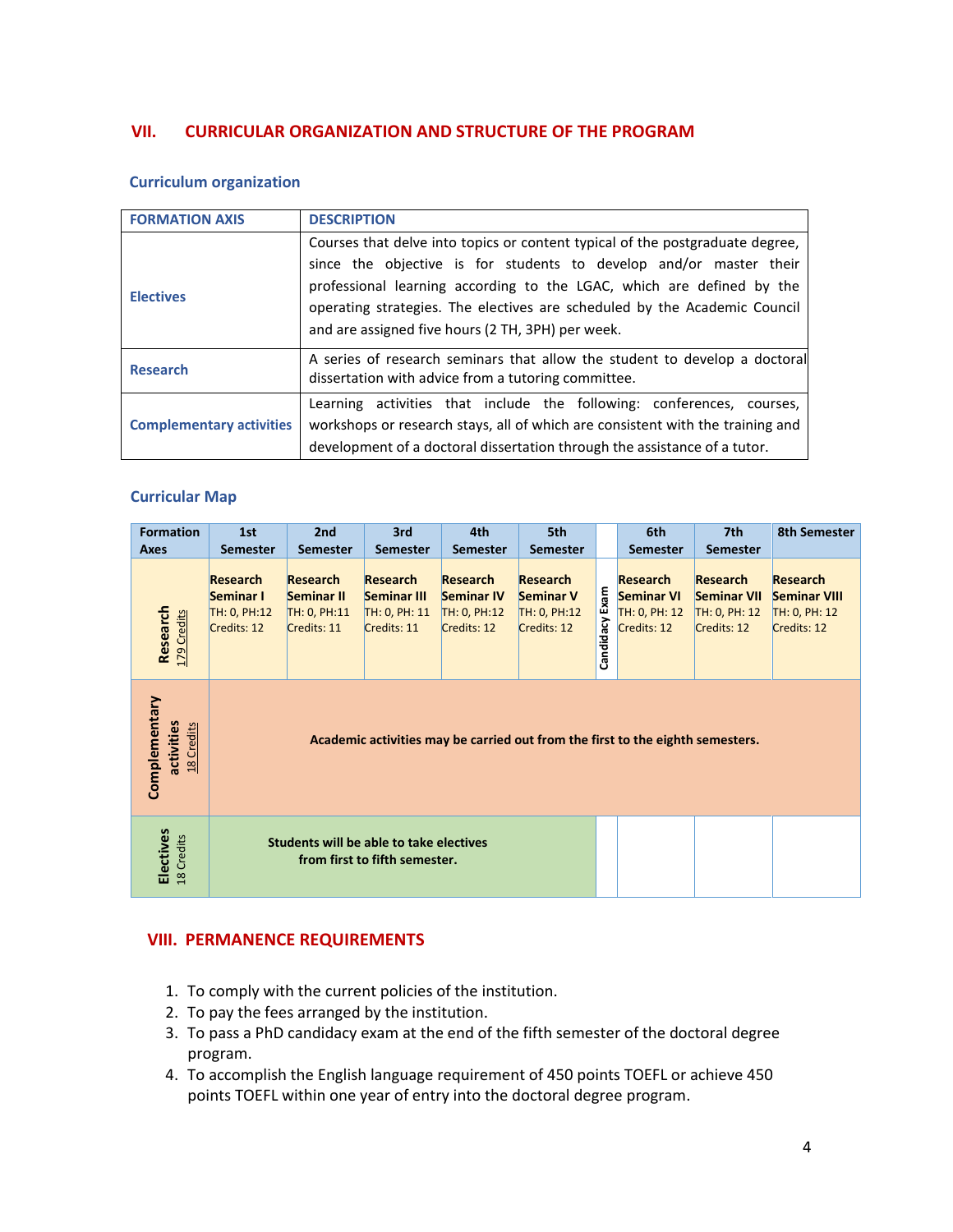## **IX. GRADIATION REQUIREMENTS**

- 1. To pass all subjects, seminars, and complementary activities indicated in the curriculum.
- 2. To achieve a minimum overall grade point average of eight (8.0).
- 3. To present and defend work in a public examination and pass in a timely fashion according to the Manual of Guidelines and postgraduate procedures for the elaboration of a doctoral dissertation or practicum and in accordance with the General Teaching Regulations.
- 4. The student must submit and have accepted two indexed articles, and moreover, have submitted at least one article to a magazine in any of the recognized indices per CONACyT (JCR, SCI, etc.), totaling a minimum of three articles derived from doctoral research.
- 5. The student must have completed his undergraduate thesis, the content of which must constitute an original contribution to the field of the line of research to which the student belongs.

| Grade | <b>Name</b>                               | Institution where the<br>degree was obtained                                       | S.N.I.       | <b>Line of Research</b>                                       |
|-------|-------------------------------------------|------------------------------------------------------------------------------------|--------------|---------------------------------------------------------------|
| Ph.D. | Ivonne Bazán Trujillo                     | CINVESTAV-IPN / Higher<br><b>Council for Scientific</b><br>Research, Madrid, Spain | $\mathbf{I}$ | Electronics                                                   |
| Ph.D. | Alejandro Cervantes<br>Herrera            | CINVESTAV-IPN<br>Guadalajara Unit                                                  | C            | Electronics                                                   |
| Ph.D. | César Alejandro Chavez<br><b>Olivares</b> | CIEP-UASLP, Mexico.                                                                | C            | Electronics                                                   |
| Ph.D. | Mariana Alfaro Gómez                      | Research Center in<br>C<br>Optics                                                  |              | Electronics                                                   |
| Ph.D. | Luis Alejandro Flores<br>Oropeza          | Polytechnic University<br>of Madrid                                                | No           | Electronics                                                   |
| Ph.D. | Omar Gutíerrez Navarro                    | <b>UASLP - Faculty of SLP</b><br>Sciences, Mexico.                                 | T            | Electronics                                                   |
| Ph.D. | Edgar López Delgadillo                    | Institute of<br>Astrophysics, Optics<br>and Electronics                            | C            | Electronics                                                   |
| Ph.D. | Alejandro Román Loera                     | <b>New Mexico State</b><br>University                                              | <b>No</b>    | Electronics                                                   |
| Ph.D. | Eduardo Rubio Cerda                       | <b>UNAM</b>                                                                        | T            | Electronics                                                   |
| Ph.D. | Netzahualcóyotl<br>Castañeda Leyva        | <b>CIMAT</b>                                                                       | <b>No</b>    | <b>Artificial Intelligence</b><br>and Statistical<br>Modeling |
| Ph.D. | José Antonio Guerrero<br>Díaz de León     | <b>CIMAT</b>                                                                       | $\mathbf{I}$ | Artificial Intelligence<br>and Statistical<br>Modeling        |

# **X. CORE FACULTY**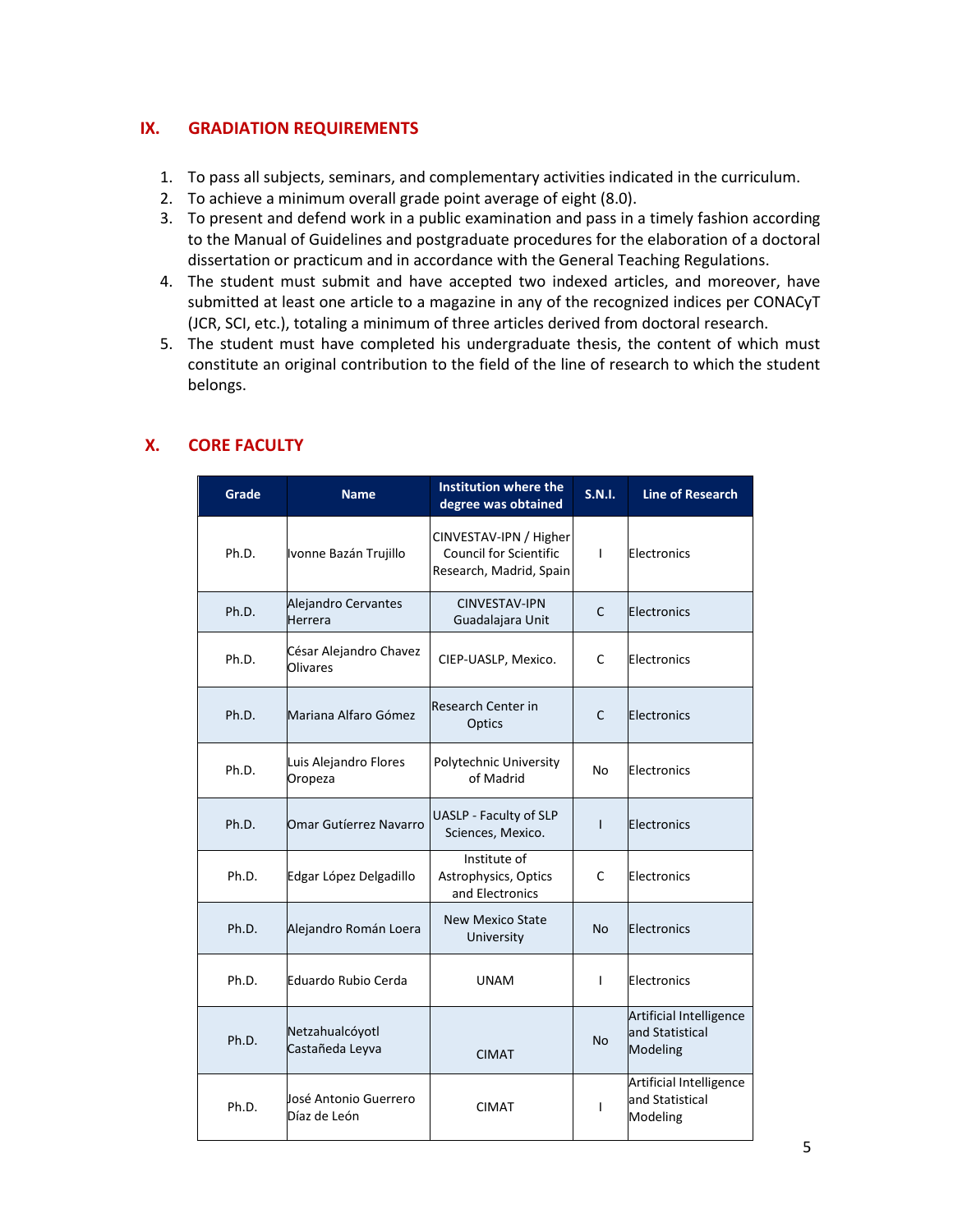| Ph.D. | Angel Eduardo Muñoz<br>Zavala         | <b>CIMAT</b>                                                   | $\mathsf{I}$ | Artificial Intelligence<br>and Statistical<br>Modeling |
|-------|---------------------------------------|----------------------------------------------------------------|--------------|--------------------------------------------------------|
| Ph.D. | Alejandro Padilla Díaz                | Mexican Institute for<br><b>Pedagogical Studies</b>            | No           | Artificial Intelligence<br>and Statistical<br>Modeling |
| Ph.D. | Eunice Esther Ponce de<br>León Sentí  | Institute of Cybernetics,<br><b>Mathematics and</b><br>Physics | <b>No</b>    | Artificial Intelligence<br>and Statistical<br>Modeling |
| Ph.D. | Julio César Ponce<br>Gallegos         | <b>UAA</b>                                                     | C            | Artificial Intelligence<br>and Statistical<br>Modeling |
| Ph.D. | Silvia Rodríguez Narciso              | <b>CIMAT</b>                                                   | <b>No</b>    | Artificial Intelligence<br>and Statistical<br>Modeling |
| Ph.D. | Rogelio Salinas Gutierrez             | <b>CIMAT</b>                                                   | C            | Artificial Intelligence<br>and Statistical<br>Modeling |
| Ph.D. | Hermilo Sánchez Cruz                  | <b>UNAM</b>                                                    | T            | Artificial Intelligence<br>and Statistical<br>Modeling |
| Ph.D. | Aurora Torres Soto                    | <b>UAA</b>                                                     | No           | Artificial Intelligence<br>and Statistical<br>Modeling |
| Ph.D. | María Dolores Torres<br>Soto          | <b>UAA</b>                                                     | <b>No</b>    | Artificial Intelligence<br>and Statistical<br>Modeling |
| Ph.D. | Jesús Adrián Cerda<br>Rodríguez       | Michoacán University of<br>San Nicolás de Hidalgo              | No           | <b>Applied Mathematics</b>                             |
| Ph.D. | Sandra Elizabeth<br>Germán Delgadillo | <b>CIMAT</b>                                                   | C            | <b>Applied Mathematics</b>                             |
| Ph.D. | Arturo Enrique Giles<br><b>Flores</b> | Pierre and Marie Curie<br>University, Paris VI                 | C            | <b>Applied Mathematics</b>                             |
| Ph.D. | Roberto Alejandro Kú<br>Carrillo      | <b>CIMAT</b>                                                   | $\mathsf{I}$ | <b>Applied Mathematics</b>                             |
| Ph.D. | Jorge Eduardo Macías<br>Díaz          | <b>Tulane University</b>                                       | Ш            | <b>Applied Mathematics</b>                             |
| Ph.D. | Julio César Macias Ponce              | <b>CIMAT</b>                                                   | С            | <b>Applied Mathematics</b>                             |
| Ph.D. | Manuel Ramírez Aranda                 | CIMAT                                                          | C            | <b>Applied Mathematics</b>                             |
| Ph.D. | José Villa Morales                    | <b>CIMAT</b>                                                   | Ш            | <b>Applied Mathematics</b>                             |
| Ph.D. | Carlos Argelio Arévalo<br>Mercado     | UAA                                                            | No           | Computational<br>Systems                               |
| Ph.D. | Luis Eduardo Bautista<br>Villalpando  | University of Quebec at<br>Montreal                            | No           | Computational<br><b>Systems</b>                        |